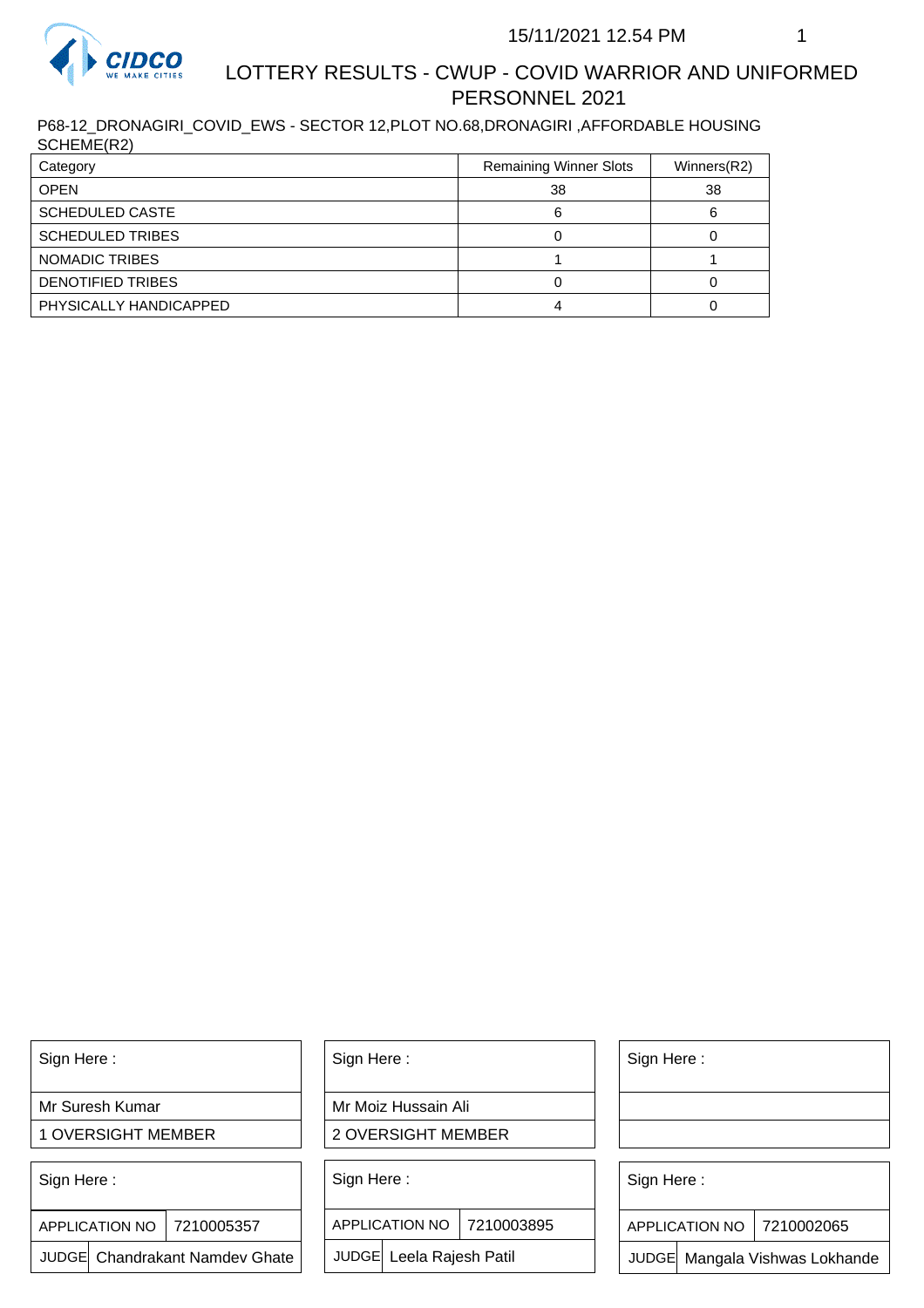

Winner List

 LOTTERY RESULTS - CWUP - COVID WARRIOR AND UNIFORMED PERSONNEL 2021

Scheme: P68-12\_DRONAGIRI\_COVID\_EWS - SECTOR 12,PLOT NO.68,DRONAGIRI ,AFFORDABLE HOUSING SCHEME

Category - OPEN - OPEN

| <b>Priority No</b> | Application<br>Number | <b>Applicant Name</b>                                      | Flat*<br>Bd, Wg, Fl, Ft (Rnd) | Priority No | Application<br>Number | <b>Applicant Name</b>            | Flat*<br>Bd, Wg, Fl, Ft (Rnd) |
|--------------------|-----------------------|------------------------------------------------------------|-------------------------------|-------------|-----------------------|----------------------------------|-------------------------------|
| $\mathbf{1}$       | 7210008659            | Mr Sharad Devram Agale                                     | E03, $-$ , $7$ , $5(R2)$      | 21          | 7210006387            | Mrs Supriya Satyawan<br>Hasolkar | E01, -, 7, 5(R2)              |
| $\overline{2}$     | 7210008085            | Subhash<br>Mr Vijay<br>Khandare                            | E03, -, 9, 2(R2)              | 22          | 7210008115            | Mrs Amruta Sachin<br>Naikawadi   | E02, -, 2, 3(R2)              |
| 3                  | 7210005094            | Mr Amit Vitthal Kamble                                     | $E01, -, 8, 4(R2)$            | 23          | 7210002755            | Ms Dr Radhika Ramesh<br>Shelke   | E03, -, 3, 2(R2)              |
| $\overline{4}$     | 7210001284            | Mr Rajendra Annasaheb<br>Nemane                            | E01, -, 13,<br>5(R2)          | 24          | 7210004673            | Mr Sandeep<br>Uttam<br>Taigade   | $E01, -13,$<br>3(R2)          |
| 5                  | 7210004330            | Ms Dikshita Dattaram<br><b>Bhosale</b>                     | E03, -, 9, 3(R2)              | 25          | 7210004387            | Mr Pravin Dattatray Pise         | $E03, -, 8, 2(R2)$            |
| 6                  | 7210007002            | Mrs Rajashree Umesh $ E_{01, \, -1}, 4, 2(R2) $<br>Devekar |                               | 26          | 7210005181            | Mr Kiran Suresh Bhandare         | E03, -, 5, 5(R2)              |
| $\overline{7}$     | 7210002460            | Mr Ramhari Mahadev<br>Ghadage                              | E03, -, 3, 3(R2)              | 27          | 7210008610            | Mr Anil Uttam Nikam              | $E01, -114,$<br>2(R2)         |
| 8                  | 7210005416            | Mr Jayant Shivram Madake   E01, -, 7, 2(R2)                |                               | 28          | 7210009840            | Mrs Sangita Vasant<br>Shendage   | E02, -, 12,<br>4(R2)          |
| 9                  | 7210007241            | Mrs Tilottama Umashankar<br>Mali                           | E03, -, 4, 3(R2)              | 29          | 7210008558            | Mr Shreekant Arvind<br>Yanjane   | E03, -, 11,<br>5(R2)          |
| 10                 | 7210005125            | Ms Bharti Amol Gangurde                                    | E01, -, 13,<br>2(R2)          | 30          | 7210002345            | Mr Aditya Anil Kondalkar         | $E03, -, 0, 6(R2)$            |
| 11                 | 7210001853            | Mrs Vanita Bhalchandra<br>Pawar                            | E01, $-$ , 4, 6(R2)           | 31          | 7210008702            | Mr Ganpati Tukaram<br>Jadhav     | $E03, -, 9, 5(R2)$            |
| 12                 | 7210008327            | Mr Sachin Ramchandra<br>Rane                               | E02, -, 3, 4(R2)              | 32          | 7210006044            | Mr Ramesh Sopan Sargar           | E03, $-$ , 6, 5(R2)           |
| 13                 | 7210007837            | Mr Jaysingh Sadashiv<br>Thorat                             | E01, -, 14,<br>1(R2)          | 33          | 7210002746            | Mrs Sangita Subhash<br>Gaikwad   | E03, -, 14,<br>5(R2)          |
| 14                 | 7210007890            | Ms Kshitija Vijay Pawar                                    | $E02, -, 6, 1(R2)$            | 34          | 7210008760            | Ms Priyanka Sitaram<br>Arkade    | E02, -, 4, 3(R2)              |
| 15                 | 7210008471            | Mr Avinash Ashok Gholap                                    | E03, $-$ , 2, 4(R2)           | 35          | 7210006712            | Mr Suresh Mahadev<br>Salunkhe    | E02, -, 7, 3(R2)              |
| 16                 | 7210008214            | Mr Pradip Prakash Chavan   E03, -, 8, 3(R2)                |                               | 36          | 7210008135            | Mr Shankar Navnath<br>Kokate     | $E01, -114,$<br>4(R2)         |
| 17                 | 7210007006            | Mr Devendra Tulshiram<br>Mane                              | E02, -, 4, $1(R2)$            | 37          | 7210003204            | Ms Tejal Shivaji Ramishte        | E02, $-$ , 2, 1(R2)           |
| 18                 | 7210000130            | Mrs Neelam Dipak Ravate                                    | E02, -, 10,<br>2(R2)          | 38          | 7210002190            | Mr Baliram Vilas Sawalkar        | $E01, -13,$<br>6(R2)          |
| 19                 | 7210005342            | Ms Chetna Suryakant<br>Kanade                              | E01, -, 13,<br>1(R2)          |             |                       |                                  |                               |
| 20                 | 7210000823            | Ms Supriya<br><b>Bharat</b><br>Pasalkar                    | E01, -, 6, 6(R2)              |             |                       |                                  |                               |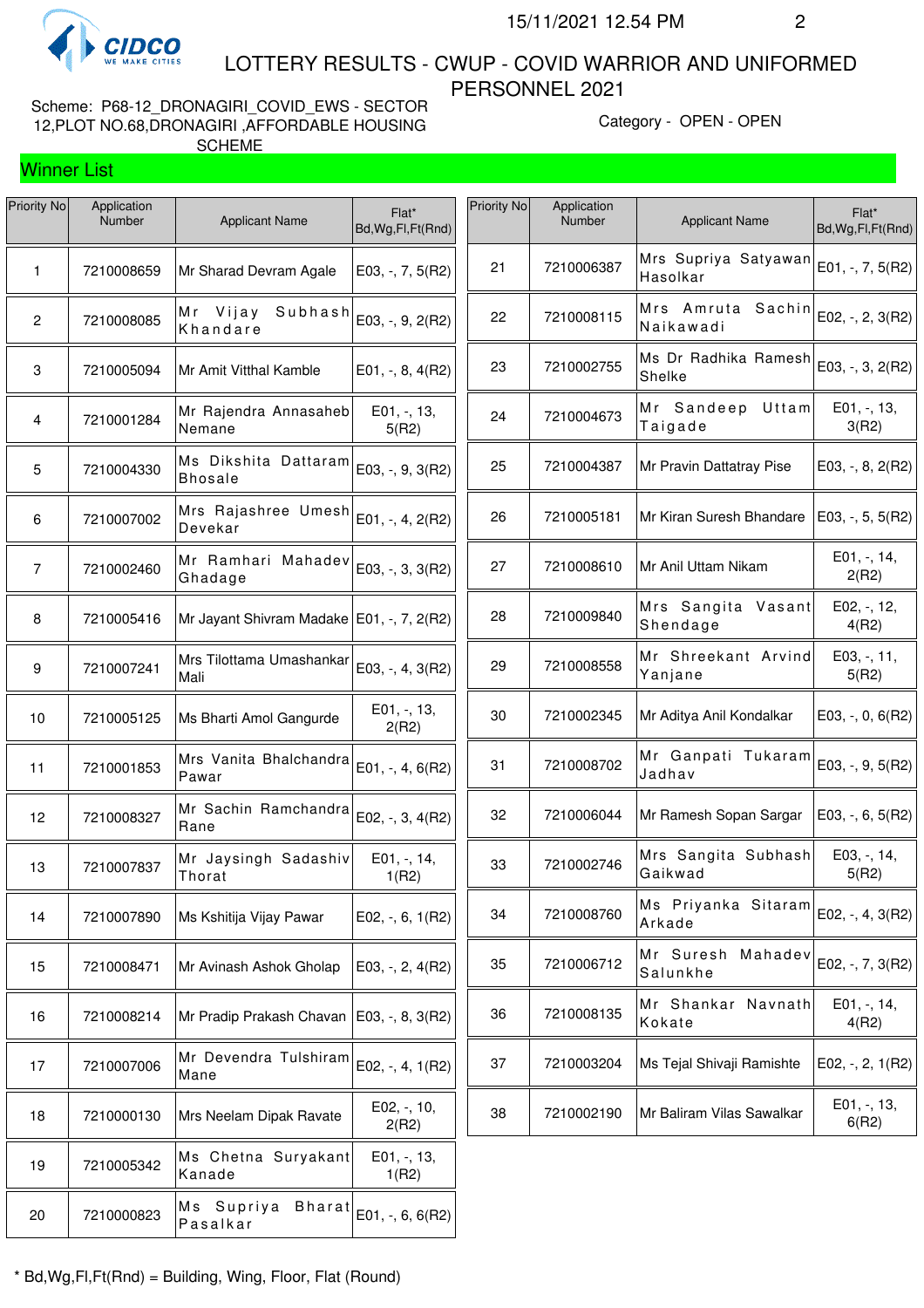

 LOTTERY RESULTS - CWUP - COVID WARRIOR AND UNIFORMED PERSONNEL 2021

Scheme: P68-12\_DRONAGIRI\_COVID\_EWS - SECTOR 12,PLOT NO.68,DRONAGIRI ,AFFORDABLE HOUSING SCHEME

Category - SC - SCHEDULED CASTE

## Winner List

| <b>Priority No</b> | Application<br><b>Number</b> | <b>Applicant Name</b>                | Flat*<br>Bd, Wg, Fl, Ft (Rnd) |
|--------------------|------------------------------|--------------------------------------|-------------------------------|
| 1                  | 7210006968                   | Ms Chaitali Rahul Wavhal             | $E01, -3, 5(R2)$              |
| 2                  | 7210009652                   | Mr Yuvraj Abhiman Kasbe              | E01, $-$ , 7, 4(R2)           |
| 3                  | 7210004463                   | Mr<br>Harshal<br>Mahadev<br>Dhaigude | $E03, -10,$<br>4(R2)          |
| $\overline{4}$     | 7210004773                   | Ms Priti Bhagwan Kengar              | $E01, -11,$<br>3(R2)          |
| 5                  | 7210006823                   | M r<br>Sanjay<br>Арра<br>Sawaisarje  | $E01, -11,$<br>3(R2)          |
| 6                  | 7210004239                   | Mrs Ujwala Girish Pawar              | $E03, -11,$<br>1(R2)          |